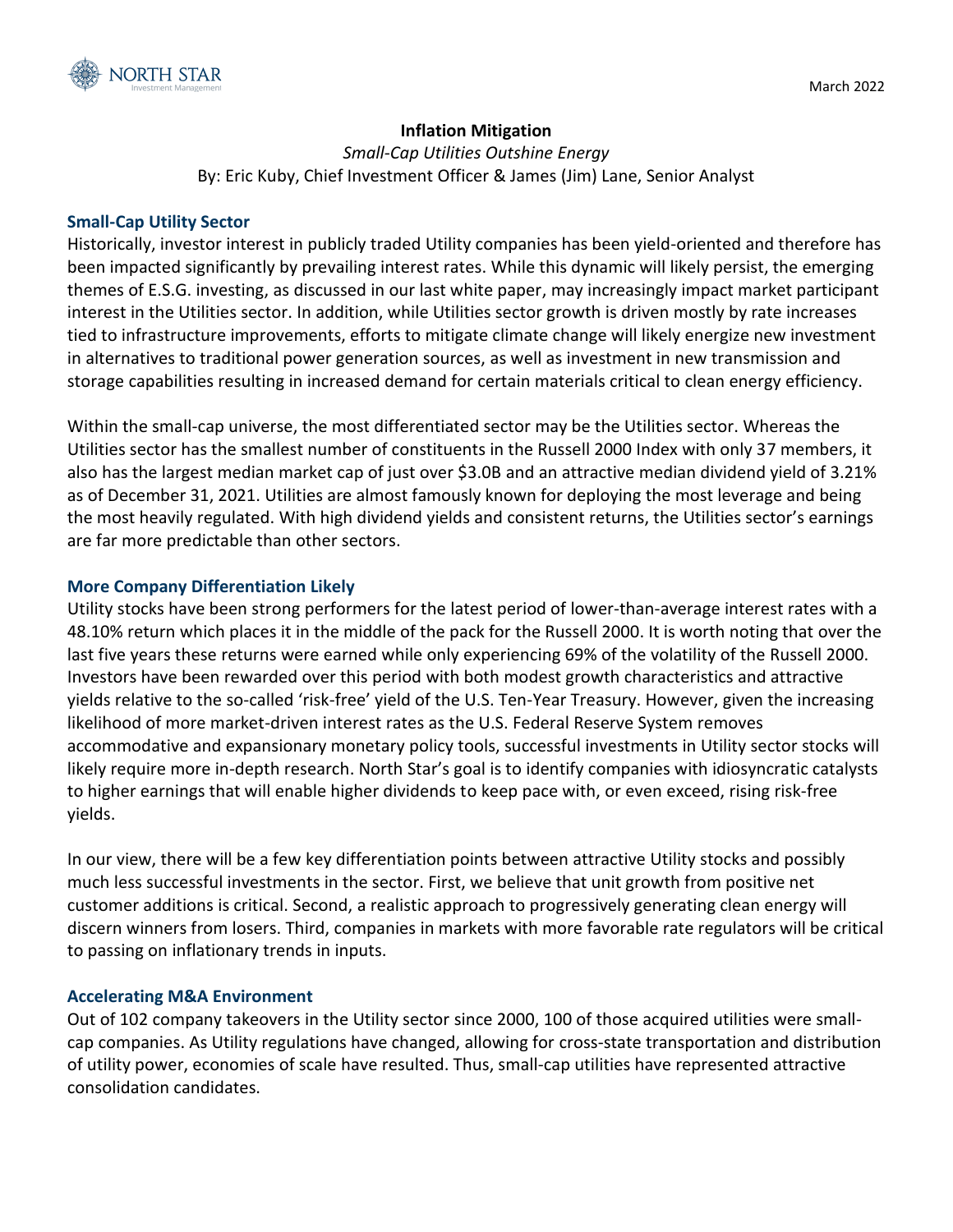

## **North Star's Small-Cap Utility Picks**

When the North Star screening process generates new Utility stock ideas, the research team applies fundamental analysis to promising prospects. For Utility stocks, North Star looks for companies operating in regions with attractive macroeconomic fundamentals, such as characteristics that would suggest strong population growth and solid local economies. **Unitil Corp (UTL)<sup>i</sup>** mainly operates on the New Hampshire (NH) and Maine (ME) seacoast where out-of-state buyers have fueled an unprecedented demand for real estate. In addition to a hot housing market, NH and ME have the highest percentage of homes heated with fuel oil in the United States; with an on-the-main gas penetration rate of 60%, the company can leverage its dominant market share to convert customers to natural gas over time.<sup>ii</sup>

We also look for utilities in business-friendly markets that are attracting new businesses or where companies are expanding into. In the case of **Global Water Resources Inc (GWRS)<sup>i</sup>** , the Phoenix metropolitan region offers affordable housing and lower tax structures. Businesses such as Intel Corp (two semiconductor factories at \$20B)<sup>iii</sup>, Nikola (production facility)<sup>iv</sup>, and Lucid Motors (production facility) are all making investments to expand production capacity there. According to the Arizona Commerce Authority, the state is projected to add 720,000 jobs by 2030.<sup>v</sup> Furthermore, approximately 31,000 singlefamily home building permits were issued in 2021 while forecasts suggest annual building permits to increase to 35,000 in 2022 and 36,000 in 2023.<sup>vi</sup> In addition to achieving organic connection growth, GWRS is a best-in-class consolidator within a highly fragmented water utility industry. Global Water capitalizes on the Arizona Corporation Commission incentives including rate base premiums for targeting business combinations with ample small operators in the region.

Another important consideration is evolving mitigation trends. With over 100 years of operating history, one legacy utility business that has been increasing its portfolio diversification efforts in a climate friendly manner is **NorthWestern Energy (NWE)<sup>i</sup> .** In 2021, 56% of the company's long-term contracted supply came from carbon-free sources such as solar, hydro, and wind  $-$  far surpassing the national average of 40%. $vii$ Going even further, the company announced on March 3, 2022, its intention to reach Net Zero carbon emissions by 2050.

Lastly, all three of these small-cap utilities have good working relationships with constituents and regulators that tend to be less adversarial than those of large-cap peers. We believe these increasing factors in Utility investing will merge with similar considerations of investing in the publicly traded Energy sector companies.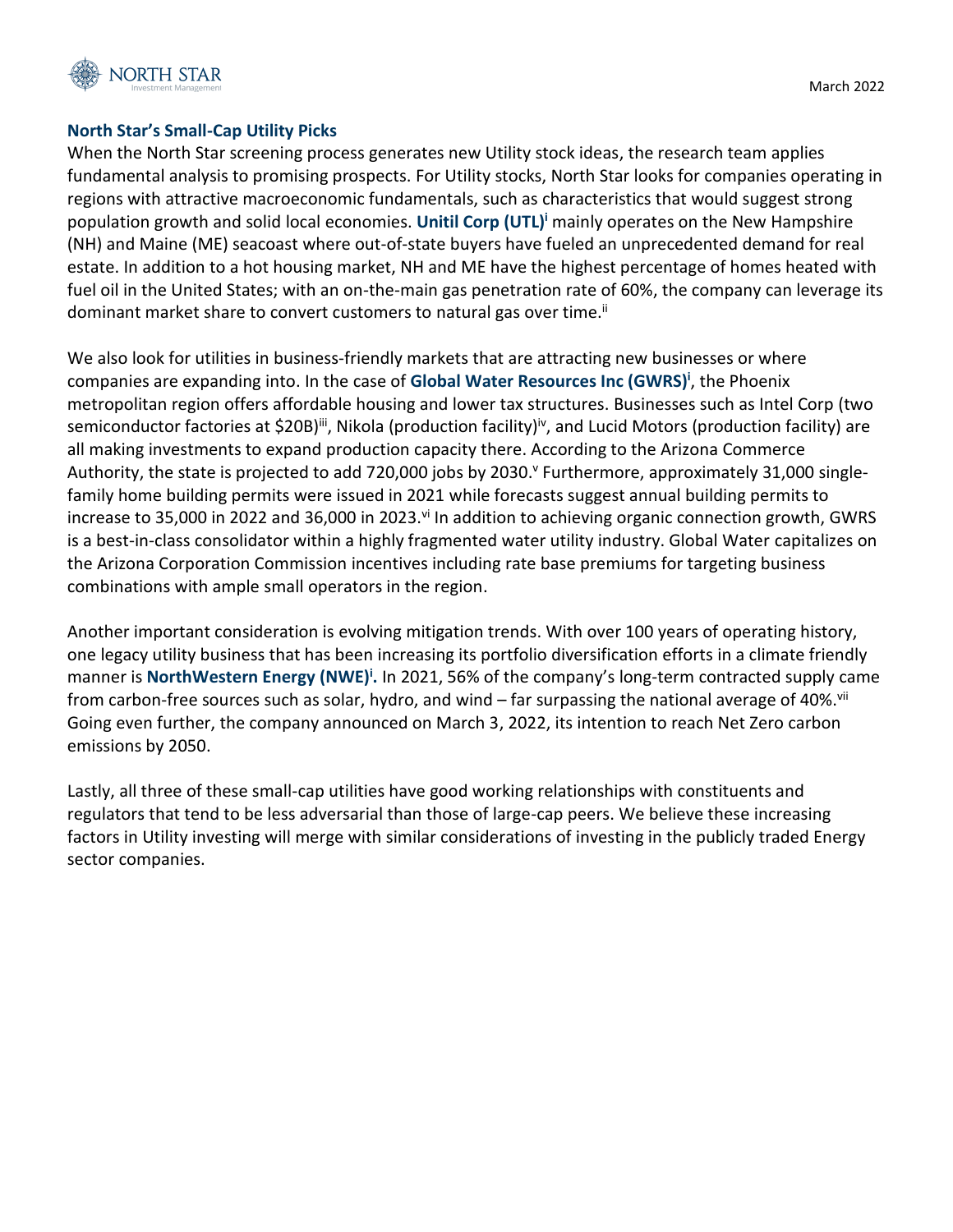

## **Small-Cap Energy Sector**

Given North Star's focus on predictable and growing earnings, we have historically underweighted the energy sector due to the volatile nature of its cash flows. Additionally, in the interest of climate change concerns, the pressure has mounted on energy consumers to move away from carbon-based power sources and toward cleaner technologies, underlining our negative outlook on the sector. As of December 31, 2021, 90 members of the Russell 2000 were classified as energy stocks, with most related to the exploration and production of oil and gas. The sector boomed last year as EBITDA margins improved from a negative 1.75% at December 31, 2020 to 12.31% at December 31, 2021, and the median market cap of \$743.0M grew to \$1.3B.

## **Small Cap Energy Sector Performance**

The stellar results of 2021 were the exception rather than the rule for energy companies. Indeed, the sector has produced the lowest returns out of the Russell 2000 sector indices over the last 20 years. Whereas the Russell 2000 has returned nearly 500% in the last 20 years, the energy sector has only returned 14%. Even more dramatic, the energy sector produced a -60% return over the last ten years, flagging it as the only sector to produce a negative return during that period.

| Russell 2000 Energy Index (RGUSES) vs Russell 2000 (RTY) Performance |                         |                         |  |  |
|----------------------------------------------------------------------|-------------------------|-------------------------|--|--|
| As of December 31, 2021                                              | <b>10Y Total Return</b> | <b>20Y Total Return</b> |  |  |
| Russell 2000 Energy Index (RGUSES)                                   | $-60.15%$               | 14.13%                  |  |  |
| Russell 2000 (RTY)                                                   | 240.91%                 | 496.41%                 |  |  |

Bankruptcies have certainly contributed to those poor returns; while leverage can look reasonable during periods of high energy prices and peak earnings, when the pendulum swings to depressed energy prices and losses, solvency risk soars. Case in point, four out of the last six years showed the sector as a whole operated unprofitably.

| <b>Russell 2000 Energy Index (RGUSES) Profitability</b> |               |               |               |               |               |               |
|---------------------------------------------------------|---------------|---------------|---------------|---------------|---------------|---------------|
| As of December 31, 2021                                 | <b>FY2016</b> | <b>FY2017</b> | <b>FY2018</b> | <b>FY2019</b> | <b>FY2020</b> | <b>FY2021</b> |
| Operating Margin (%)                                    | $-21.85$      | $-3.12$       | 1.01          | $-3.57$       | $-23.34$      | 8.01          |
| Return on Common Equity (%)                             | -28.01        | -4.69         | $-2.51$       | $-13.69$      | $-38.39$      | 10.03         |

More recently, geopolitical concerns have exacerbated supply shortages resulting in surging crude oil prices, and the small-cap energy sector has regained popularity and outperformed the broader index. The higher prevailing crude oil prices will likely lead to increased production that should eventually solve the supply-demand imbalance. This volatility does not undermine but reinforces our concern about the energy sector. Energy company profit booms are typically followed by energy company profit busts.

While North Star's strategies have historically navigated away from unpredictable cash flows, we still capitalize on our expertise in identifying undervalued and overlooked opportunities even in the energy sector. One small-cap energy company we have been favorably inclined towards is **Evolution Petroleum**  Corp (EPM)<sup>i</sup>. EPM's unique business model consists of 1) acquiring proved oil and gas assets inexpensively; 2) efficiently harvesting long-lived reserves; and 3) diversifying into a more socially popular portfolio mix by seeking out natural gas assets. Trading at less than 10 times earnings at year-end 2021, the Company presents a low risk, high margin investment opportunity with capital discipline, no leverage, and an attractive dividend yield of 4.55% as of December 31, 2021.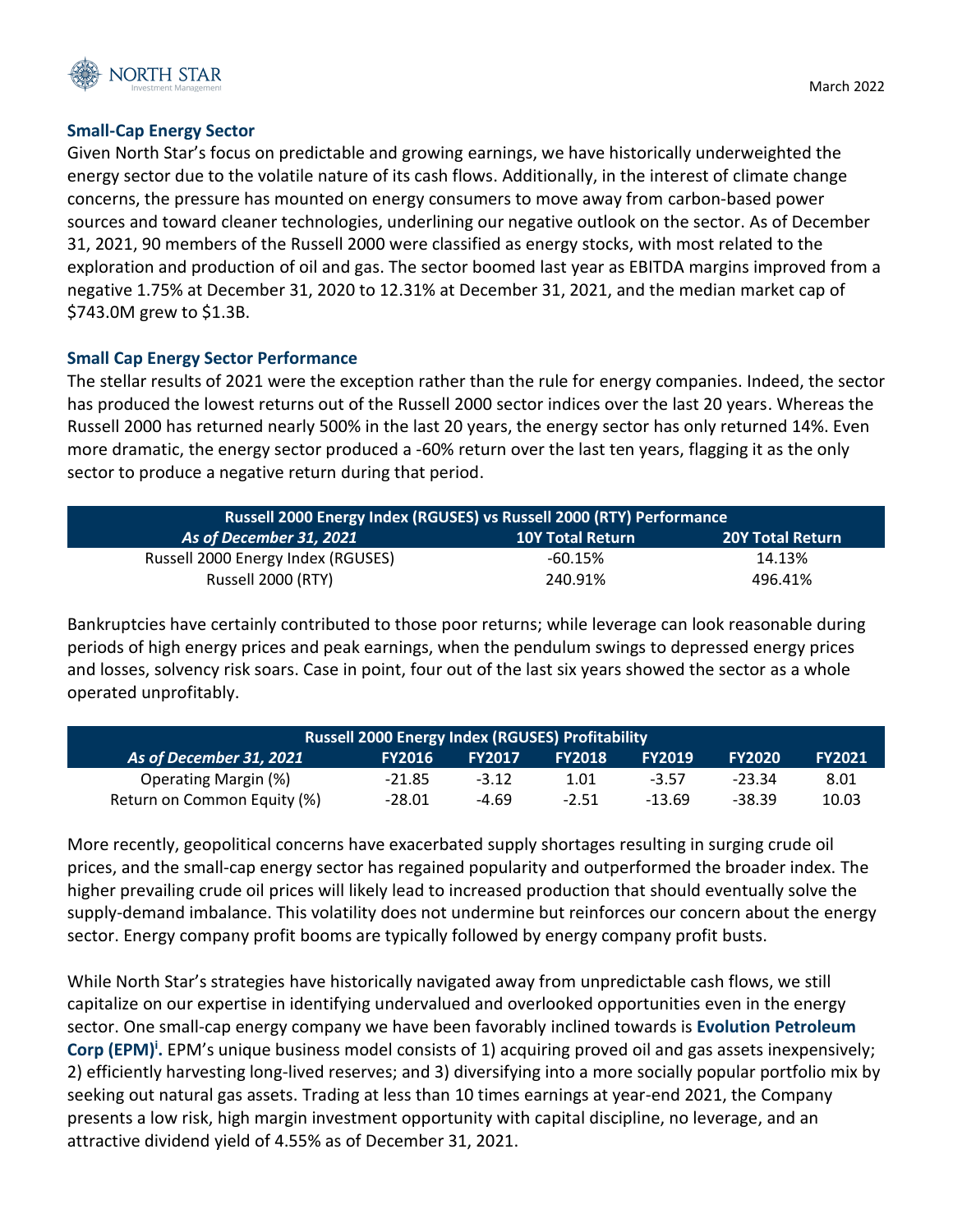

## **Utilities, Energy, Inflation, and Interest Rates**

We are currently in the fourth period of rising interest rates over the past few decades due primarily to improved economic conditions from peak Covid economic conditions and related supply-demand imbalances. As shown in the below table, the three prior periods of rising rates were near the turn of the millennium, late 2012 until late 2013, and late 2016 through late 2018.

| <b>Period</b>         | <b>Beginning Date</b> | <b>Beginning Rate</b> | <b>End Date</b> | <b>End Rate</b> |
|-----------------------|-----------------------|-----------------------|-----------------|-----------------|
| First Period          | 12/31/1998            | 4.65%                 | 03/31/2000      | 6.26%           |
| Second Period         | 06/29/2012            | 1.62%                 | 12/31/2013      | 2.90%           |
| Third Period          | 09/30/2016            | 1.63%                 | 09/28/2018      | 3.00%           |
| <b>Current Period</b> | 08/04/2020            | 0.52%                 | 01/31/2022      | 1.79%           |

While large-cap utility equities seem to perform poorly during periods of rising rates, small-cap utilities have performed well during these periods. The tables below show that during rising interest rate periods, small-cap utility equities have exhibited solidly positive returns, significantly outperforming large-cap utilities equities. Small-cap energy equities have also outperformed large-cap energy equities during three of the four periods.

| 12/31/1998-03/31/2000                   | <b>Price Change</b> | <b>Total Return</b> | <b>Annual Equivalent Rate</b> |
|-----------------------------------------|---------------------|---------------------|-------------------------------|
| Russell 2000 Utilities Index (RGUSUS)   | 43.67%              | 43.67%              | 33.65%                        |
| Russell 2000 Energy Index (RGUSES)      | 76.12%              | 76.12%              | 57.31%                        |
| Russell 2000 Index (RTY)                | 27.72%              | 29.85%              | 23.25%                        |
| S&P 500 Index (SPX)                     | 21.91%              | 23.81%              | 18.64%                        |
| Energy Select Sector SPDR Fund (XLE)    | 25.57%              | 28.05%              | 21.89%                        |
| Utilities Select Sector SPDR Fund (XLU) | $-11.58%$           | $-7.94%$            | $-6.40%$                      |
| 06/29/2012-12/31/2013                   | <b>Price Change</b> | <b>Total Return</b> | <b>Annual Equivalent Rate</b> |
| Russell 2000 Utilities Index (RGUSUS)   | 21.62%              | 27.65%              | 17.59%                        |
| Russell 2000 Energy Index (RGUSES)      | 44.63%              | 45.43%              | 28.21%                        |
| Russell 2000 Index (RTY)                | 45.73%              | 48.86%              | 30.22%                        |
| S&P 500 Index (SPX)                     | 35.69%              | 40.25%              | 25.17%                        |
| Energy Select Sector SPDR Fund (XLE)    | 33.36%              | 37.16%              | 23.33%                        |
| Utilities Select Sector SPDR Fund (XLU) | 2.65%               | 9.07%               | 5.93%                         |
| 09/30/2016-09/28/2018                   | <b>Price Change</b> | <b>Total Return</b> | <b>Annual Equivalent Rate</b> |
|                                         |                     |                     |                               |
| Russell 2000 Utilities Index (RGUSUS)   | 23.08%              | 29.66%              | 13.91%                        |
| Russell 2000 Energy Index (RGUSES)      | 1.58%               | 2.81%               | 1.40%                         |
| Russell 2000 Index (RTY)                | 35.55%              | 39.10%              | 17.99%                        |
| S&P 500 Index (SPX)                     | 34.39%              | 39.83%              | 18.30%                        |
| Energy Select Sector SPDR Fund (XLE)    | 7.27%               | 13.72%              | 6.66%                         |
| Utilities Select Sector SPDR Fund (XLU) | 7.47%               | 14.96%              | 7.24%                         |
| 08/04/2020-01/31/2022 (present)         | <b>Price Change</b> | <b>Total Return</b> | <b>Annual Equivalent Rate</b> |
| Russell 2000 Utilities Index (RGUSUS)   | 13.06%              | 17.30%              | 11.28%                        |
| Russell 2000 Energy Index (RGUSES)      | 115.91%             | 118.10%             | 68.58%                        |
| Russell 2000 Index (RTY)                | 33.70%              | 35.75%              | 22.71%                        |
| S&P 500 Index (SPX)                     | 36.57%              | 39.58%              | 25.03%                        |
| Energy Select Sector SPDR Fund (XLE)    | 77.97%              | 92.08%              | 54.83%                        |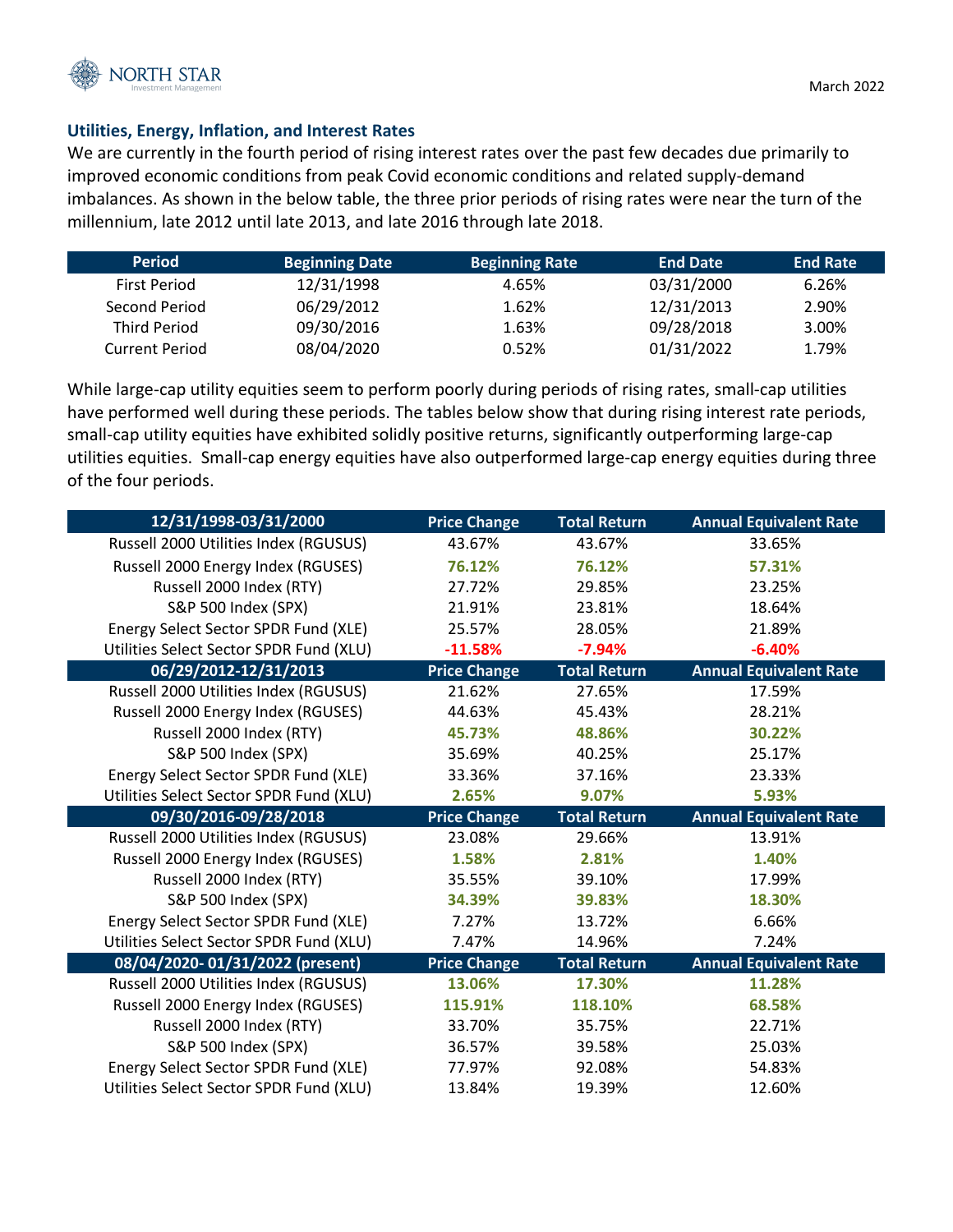

### **Convergence of Utilities and Energy Sectors**

The downward pressure in energy costs over the last 15 years has allowed for Utilities to get rate relief without shocking consumers. Historically, Utility stocks have been able to raise rates for capital improvements without generating too much consumer pushback. Those capital improvement projects have largely been related to clean energy initiatives.

There has been a wave of specific state-by-state guidelines concerning the transition to clean energy. Currently there are 38 states and the District of Columbia which have enacted individual Renewable Portfolio Standard (RPS) legislation, or agendas geared toward reaching decarbonization goals. The RPS requires 100% clean electricity by 2050 or earlier for 12 of those states and the District of Columbia.<sup>viii</sup> As more legislation is written, Utility companies must adapt to provide for customers. This pivot by Utilities toward clean energy is influencing the Energy sector by shifting away from carbon fuels to other sources.

The recent surge in energy costs could be viewed as a headwind for Utility stocks' earnings, but it will become a tailwind in future periods as they recover those costs. Clean energy initiatives and the related capital expenditures have emerged as a major part of the Utilities sector's investment thesis, as there is potential for elevated return on capital investment and return on input costs (such as energy costs). This will negatively impact consumers as they get hit with higher rates; however, the utilities nevertheless benefit from regulated returns and recaptured energy costs.

### **Conclusion**

There is a strong case for long-term investors to overcome their concerns regarding Utility stock returns in a rising interest rate environment by considering the underfollowed small-cap utility universe. Traders that are enjoying the recent performance of small-cap energy companies, on the other hand, should be mindful of the boom-and-bust nature of that sector.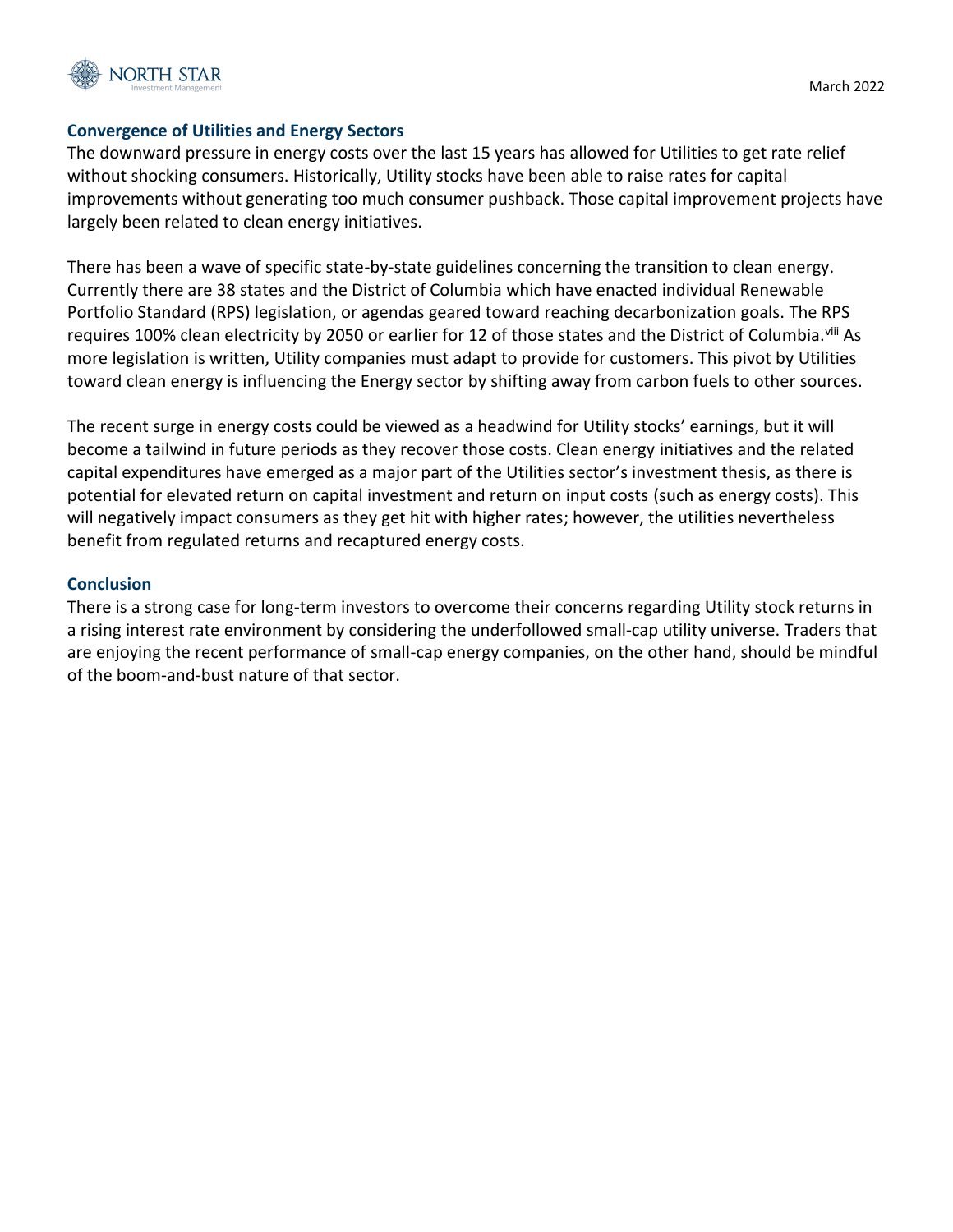

#### **Contact Information**

Please contact us a[t info@nsinvest.com](mailto:info@nsinvest.com) if you would like to discuss the North Star funds, strategies, and investment research.

**North Star Funds do not utilize Environmental, Social and Governance (ESG) practices in their fund activities nor do they consider this their area of expertise.**

**ESG Investing: Environmental, Social and Governance (ESG) investing may take into consideration factors beyond traditional financial information to select securities, which could result in relative investment performance deviating from other strategies or broad market benchmarks, depending on whether such sectors or investments are in or out of favor in the market. Further, ESG strategies may rely on certain values-based criteria to eliminate exposures found in similar strategies or broad market benchmarks, which could also result in relative investment performance deviating. There is no assurance that employing ESG strategies will result in more favorable investment performance.**

**Investors should carefully consider the investment objectives, risks, charges, and expenses of the North Star Funds. This and other important information about each of the Funds are contained in the prospectus, which can be obtained a[t www.nsinvestfunds.com o](http://www.nsinvestfunds.com/)r by calling (855) 580-0900. The prospectus should be read carefully before investing. The North Star Funds are distributed by Northern Lights Distributors, LLC member FINRA/SIPC**. **Northern Lights Distributors, LLC and North Star Investment Management are not affiliated. 1318-NLD-03182022**

#### **Important Risk Information**

Mutual funds have investment risks including loss of principal. There is no guarantee either fund will meet its objective. No-load mutual funds are sold without sales charge; however, they have ongoing expenses, such as management fees.

#### **About North Star Investment Management**

North Star is an employee-owned boutique asset management firm. The North Star Funds, managed by North Star Investment Management Corporation, are part of the North Star Family of Financial Services. North Star is a Chicagobased investment management firm serving individual investors since 2003.

The North Star Funds actively invest in undervalued and often overlooked small and micro capitalization companies where our macroeconomic and primary research and analysis indicate a catalyst for growth. We believe in the businesses we own—we have "high conviction" in the securities we select, and typically only hold 40 to 50 names in each portfolio.

### *Portfolio Selection – High Conviction, Low Turnover, Risk Management*

- Each fund has a concentrated portfolio of 40 to 50 high conviction names with low turnover averaging 11%
- For risk management, each position is limited to approximately 3.0% of a portfolio
- We overweight the best stocks, but no more than 5% in any one position
- For both SMAs and funds we will nibble and bunt our way into positions by buying a little at a time
- We talk to company management in addition to doing our own primary research
- We have a bullpen of potential stocks to add to our portfolios
- Sell discipline results from a dramatic change in firm strategy, or failure to perform according to business goals.